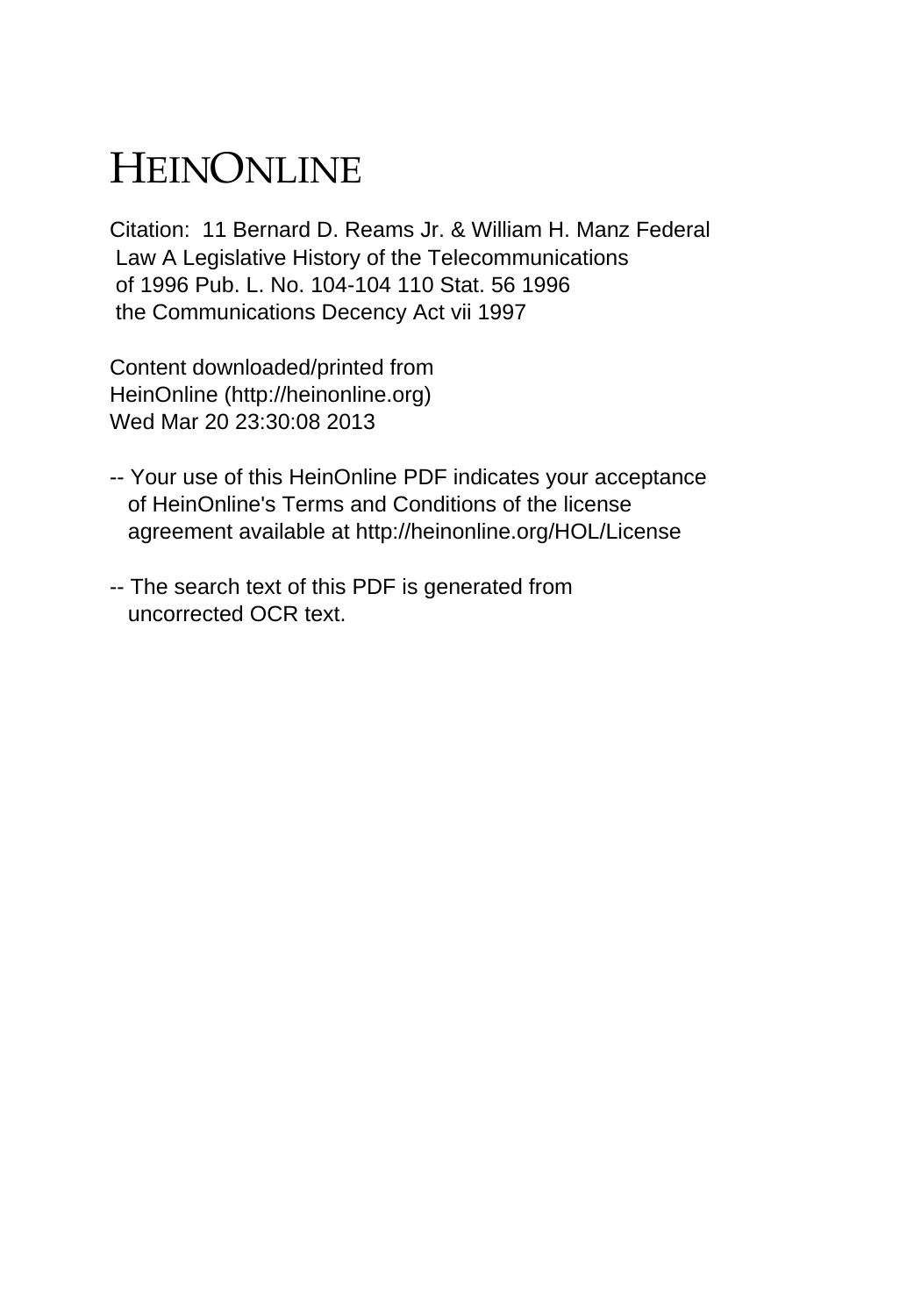### **TABLE OF DOCUMENTS**

#### **VOLUME 11**

#### **Section X: Past Hearings (Continued from Volume 10)**

**Doc. No. 175 -** Competition in the Telecommunications Industry - Hearing on H.R. 2030 before the Subcommittee on Monopolies and Commercial Law of the Committee on the Judiciary, House of Representatives, 100th Congress, 1st Session, Serial No. **63** (April **29,** 1987).

For *Master Table of Documents* of this set, please refer to *Volume 1.*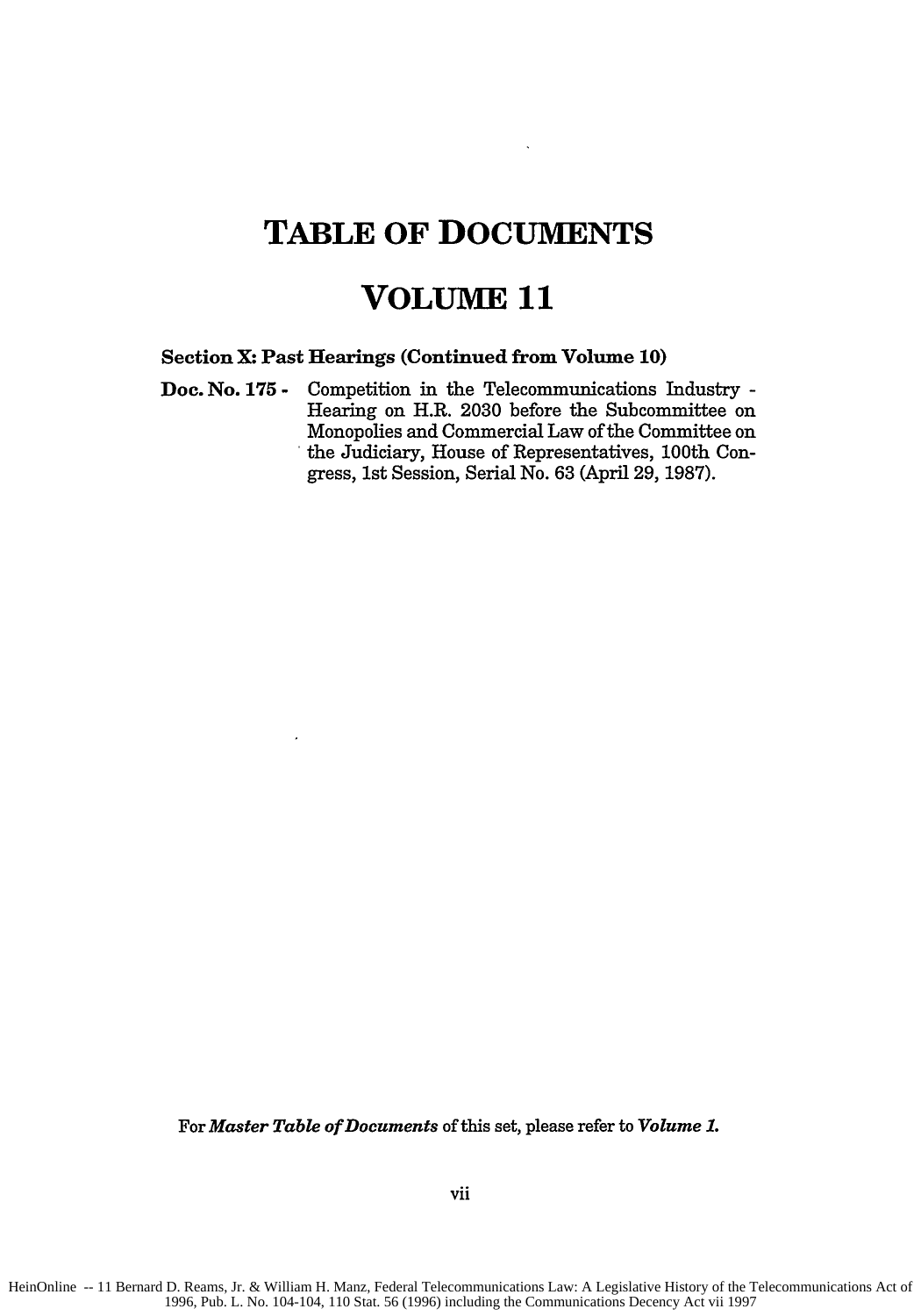HeinOnline -- 11 Bernard D. Reams, Jr. & William H. Manz, Federal Telecommunications Law: A Legislative History of the Telecommunications Act of 1996, Pub. L. No. 104-104, 110 Stat. 56 (1996) including the Communications Decency Act viii 1997

 $\hat{\boldsymbol{\beta}}$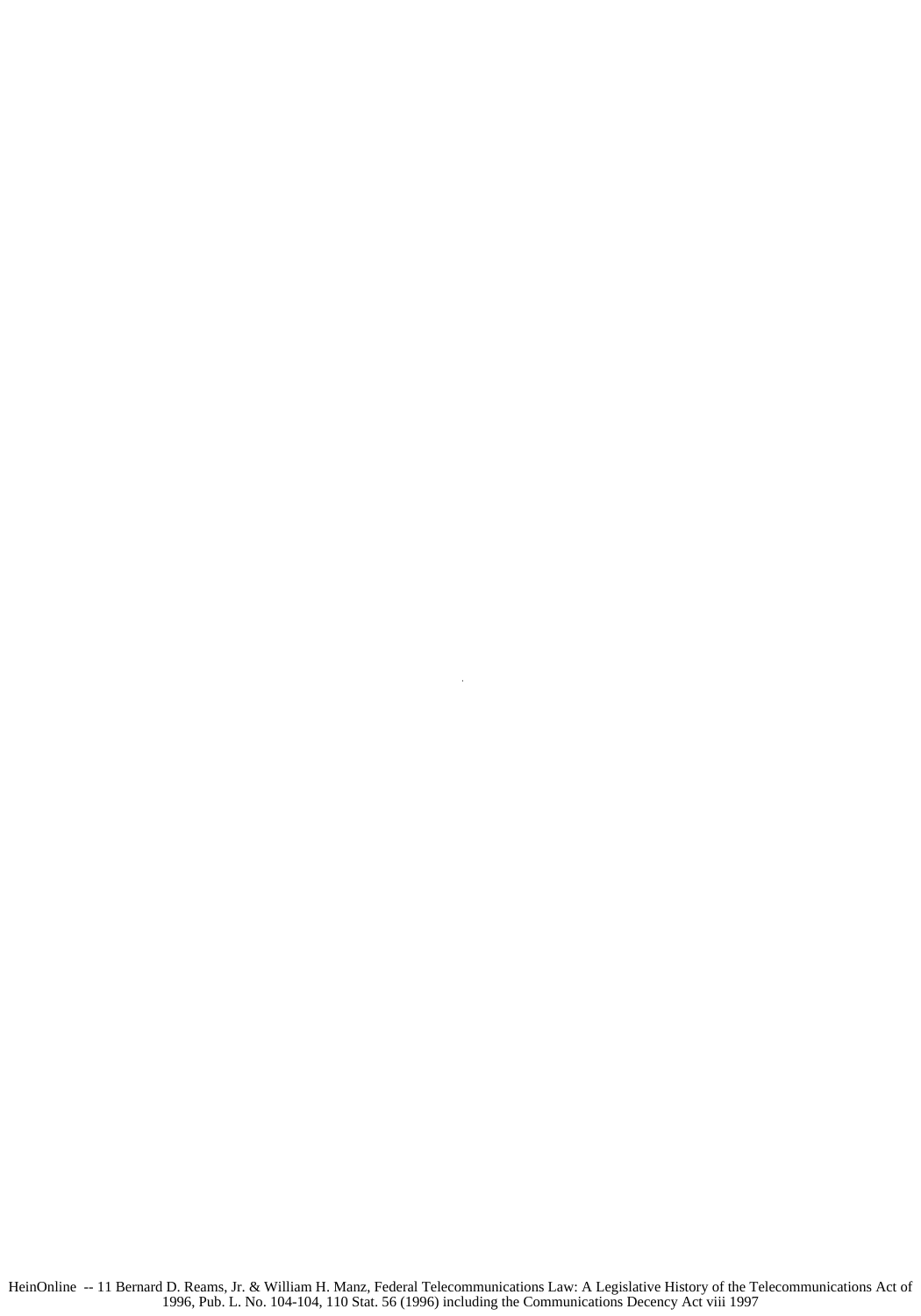## Document No. **175**